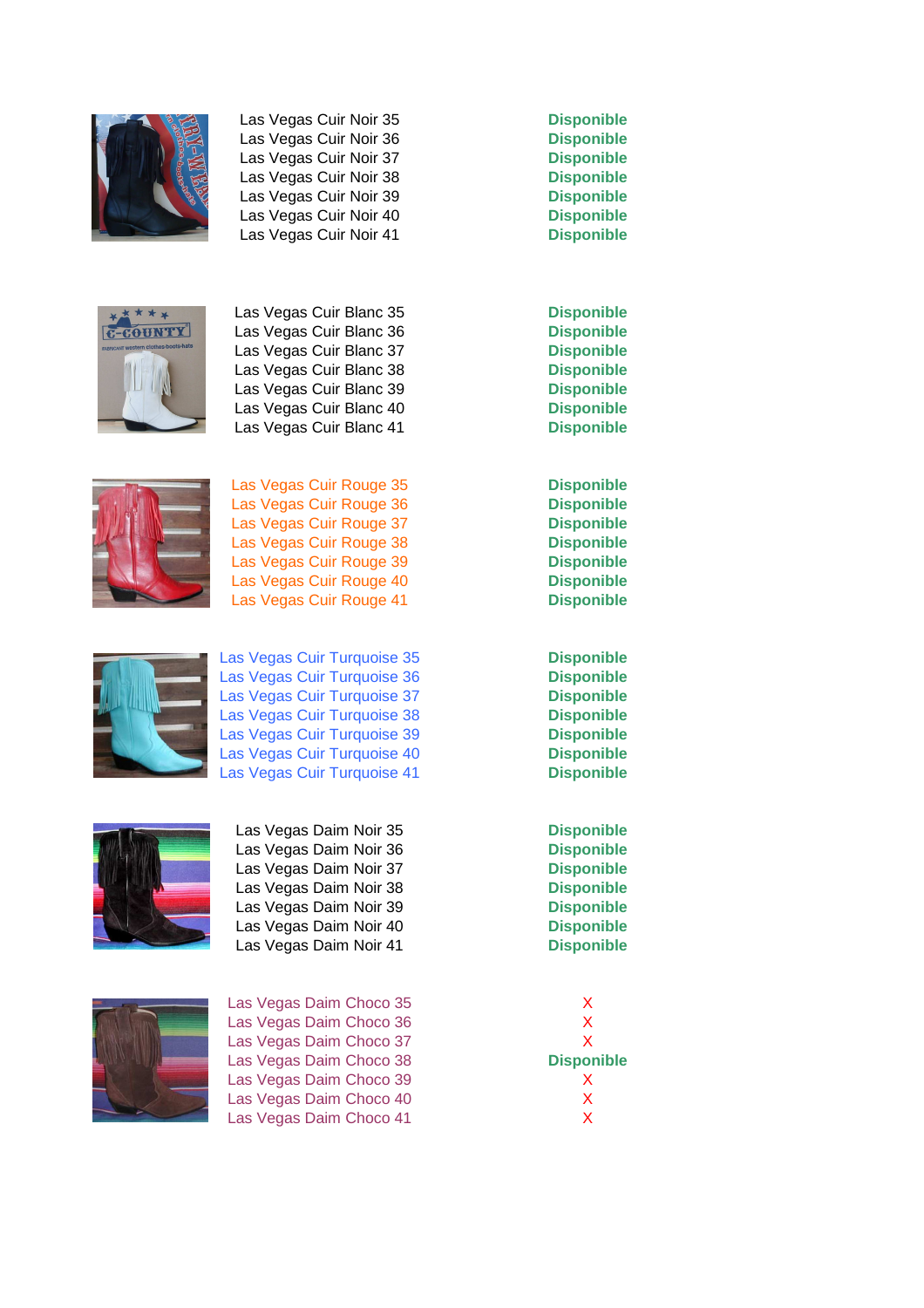

Nevada Cuir Noir 35 **Disponible** Nevada Cuir Noir 36 **Disponible** Nevada Cuir Noir 37 **Disponible** Nevada Cuir Noir 38 **Disponible** Nevada Cuir Noir 39 **Disponible** Nevada Cuir Noir 40 **Disponible** Nevada Cuir Noir 41 **Disponible**



Nevada Cuir Blanc 35 **Disponible** Nevada Cuir Blanc 36 **Disponible** Nevada Cuir Blanc 37 **Disponible** Nevada Cuir Blanc 38 **Disponible** Nevada Cuir Blanc 39 **Disponible** Nevada Cuir Blanc 40 **Disponible** Nevada Cuir Blanc 41 **Disponible**

| <b>Nev</b> |
|------------|
| <b>Nev</b> |
| <b>Nev</b> |





Nevada Daim Noir 35 X Nevada Daim Noir 36 **Disponible** Nevada Daim Noir 37 **Disponible** Nevada Daim Noir 38 **Disponible** Nevada Daim Noir 39 X Nevada Daim Noir 40 **Disponible** Nevada Daim Noir 41 X

Nevada Daim Choco 35 X Nevada Daim Choco 36 **Disponible** Nevada Daim Choco 37 X Nevada Daim Choco 38 **Disponible** Nevada Daim Choco 39 X Nevada Daim Choco 40 X Nevada Daim Choco 41 X

Nevada Cuir Rouge 35 **Disponible** Nevada Cuir Rouge 36 **Disponible** pas de photo Nevada Cuir Rouge 37 **Disponible** Nevada Cuir Rouge 38 **Disponible** Nevada Cuir Rouge 39 **Disponible** Nevada Cuir Rouge 40 **Disponible** Nevada Cuir Rouge 41 **Disponible**

**Nevada Cuir Turquoise 35 Disponible Access 26 Disponible Accessition Culture 37 Disponible** Nevada Cuir Turquoise 38 **Disponible** pas de photo Nevada Cuir Turquoise 39 **Disponible** Nevada Cuir Turquoise 40 **Disponible** Nevada Cuir Turquoise 41 **Disponible**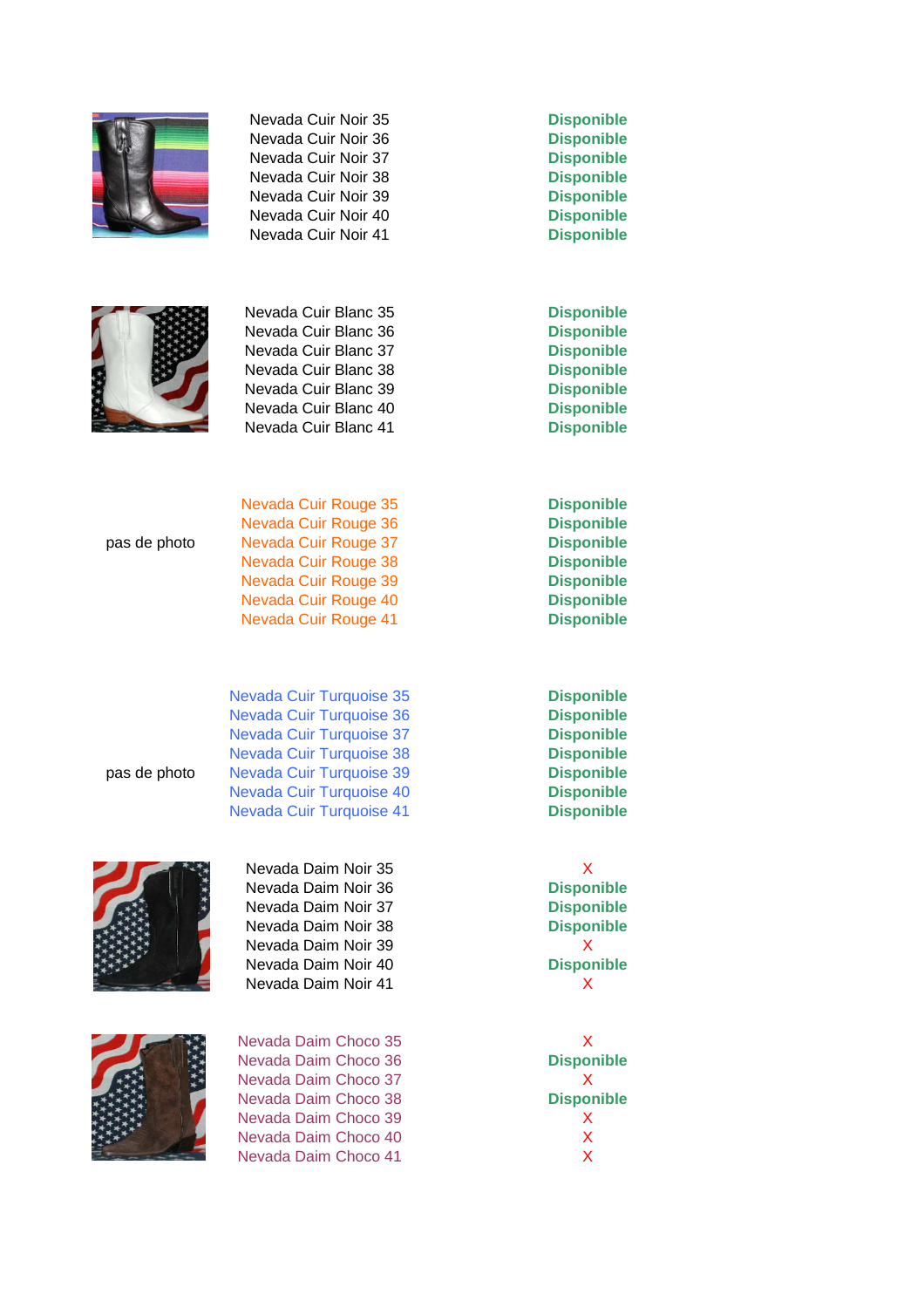| <b>Tailles</b> | Tailles | <b>Pages 3/6</b> |
|----------------|---------|------------------|
| Femme          | Femme   |                  |
| USA            | Europe  |                  |
| 7              | 36/37   |                  |
| 7-             | 37/38   |                  |
| 8              | 38/39   |                  |
| 9              | 39/40   |                  |
| 9-             | 40/41   |                  |
| 10             | 41/42   |                  |



| <b>Oiseau Beige Marron</b>             | 7-             | 37/38              | <b>Disponible</b>                      |
|----------------------------------------|----------------|--------------------|----------------------------------------|
| Oiseau Beige Marron                    | 8              | 38 / 39            | х                                      |
| <b>Oiseau Beige Marron</b>             | 9              | 39/40              | <b>Disponible</b>                      |
| Oiseau Beige Marron                    | 9-             | 40/41              | X                                      |
| Oiseau Beige Marron                    | 10             | 41 / 42            | x                                      |
|                                        |                |                    |                                        |
|                                        | USA            | Europe             |                                        |
| <b>Turquoise Papillon</b>              | $\overline{7}$ | 36/37              | <b>Disponible</b>                      |
| Turquoise Papillon                     | $7-$           | 37/38              | Χ                                      |
| Turquoise Papillon                     | 8              | 38 / 39            | X                                      |
| Turquoise Papillon                     | 9              | 39 / 40            | x                                      |
| <b>Turquoise Papillon</b>              | $9-$           | 40 / 41            | <b>Disponible</b>                      |
| <b>Turquoise Papillon</b>              | 10             | 41 / 42            | <b>Disponible</b>                      |
|                                        |                |                    |                                        |
|                                        | USA            | Europe             |                                        |
| <b>Rose Rose</b>                       | 7              | 36 / 37            | <b>Disponible</b>                      |
| Rose Rose                              | 7-             | 37/38              | Χ                                      |
| <b>Rose Rose</b>                       | 8              | 38 / 39            | <b>Disponible</b>                      |
| <b>Rose Rose</b>                       | 9              | 39 / 40            | <b>Disponible</b>                      |
| Rose Rose                              | 9-             | 40 / 41            | X                                      |
| Rose Rose                              | 10             | 41 / 42            | X                                      |
|                                        |                |                    |                                        |
|                                        | USA            | Europe             |                                        |
| Rose Rouge                             | 7<br>$7-$      | 36 / 37<br>37/38   | Χ<br>X                                 |
| Rose Rouge                             |                | 38 / 39            | X                                      |
| Rose Rouge                             | 8<br>9         |                    | X                                      |
| Rose Rouge                             | $9-$           | 39 / 40<br>40 / 41 |                                        |
| <b>Rose Rouge</b><br><b>Rose Rouge</b> | 10             | 41 / 42            | <b>Disponible</b><br><b>Disponible</b> |
|                                        |                |                    |                                        |
|                                        | USA            | Europe             |                                        |
| Cartes Noir                            | $\overline{7}$ | 36/37              | X                                      |
| Cartes Noir                            | $7-$           | 37/38              | X                                      |
| Cartes Noir                            | 8              | 38 / 39            | X                                      |
| Cartes Noir                            | 9              | 39 / 40            | X                                      |
| <b>Cartes Noir</b>                     | 9-             | 40 / 41            | X                                      |
|                                        |                |                    |                                        |









| 7- | 37 / 38 | D |
|----|---------|---|
| 8  | 38 / 39 |   |
| 9  | 39/40   | D |
| 9- | 40/41   |   |
| 10 | 41 / 42 |   |

U S A Europe

**Oiseau Beige Marron 7 36 / 37 Disponible**

|    | USA Europe |                   |
|----|------------|-------------------|
| 7  | 36/37      | <b>Disponible</b> |
| 7- | 37/38      | x                 |
| 8  | 38/39      | X                 |
| 9  | 39/40      | x                 |
| 9- | 40 / 41    | <b>Disponible</b> |
| 10 | 41 / 42    | <b>Disponible</b> |
|    |            |                   |

|    | USA Europe |                   |
|----|------------|-------------------|
| 7  | 36/37      | <b>Disponible</b> |
| 7- | 37/38      | x                 |
| 8  | 38/39      | <b>Disponible</b> |
| 9  | 39/40      | <b>Disponible</b> |
| 9- | 40/41      | X                 |
| 10 | 41/42      | x                 |
|    |            |                   |

| <b>Cartes Noir</b> | 10   |            | 41/42 Disponible |
|--------------------|------|------------|------------------|
| <b>Cartes Noir</b> | 9-   | 40/41      | X                |
| Cartes Noir        | 9    | 39/40      | $\mathsf{X}$     |
| Cartes Noir        | 8    | 38/39      | X                |
| Cartes Noir        | $7-$ | 37/38      | X                |
| Cartes Noir        |      | 36/37      | X                |
|                    |      | USA Europe |                  |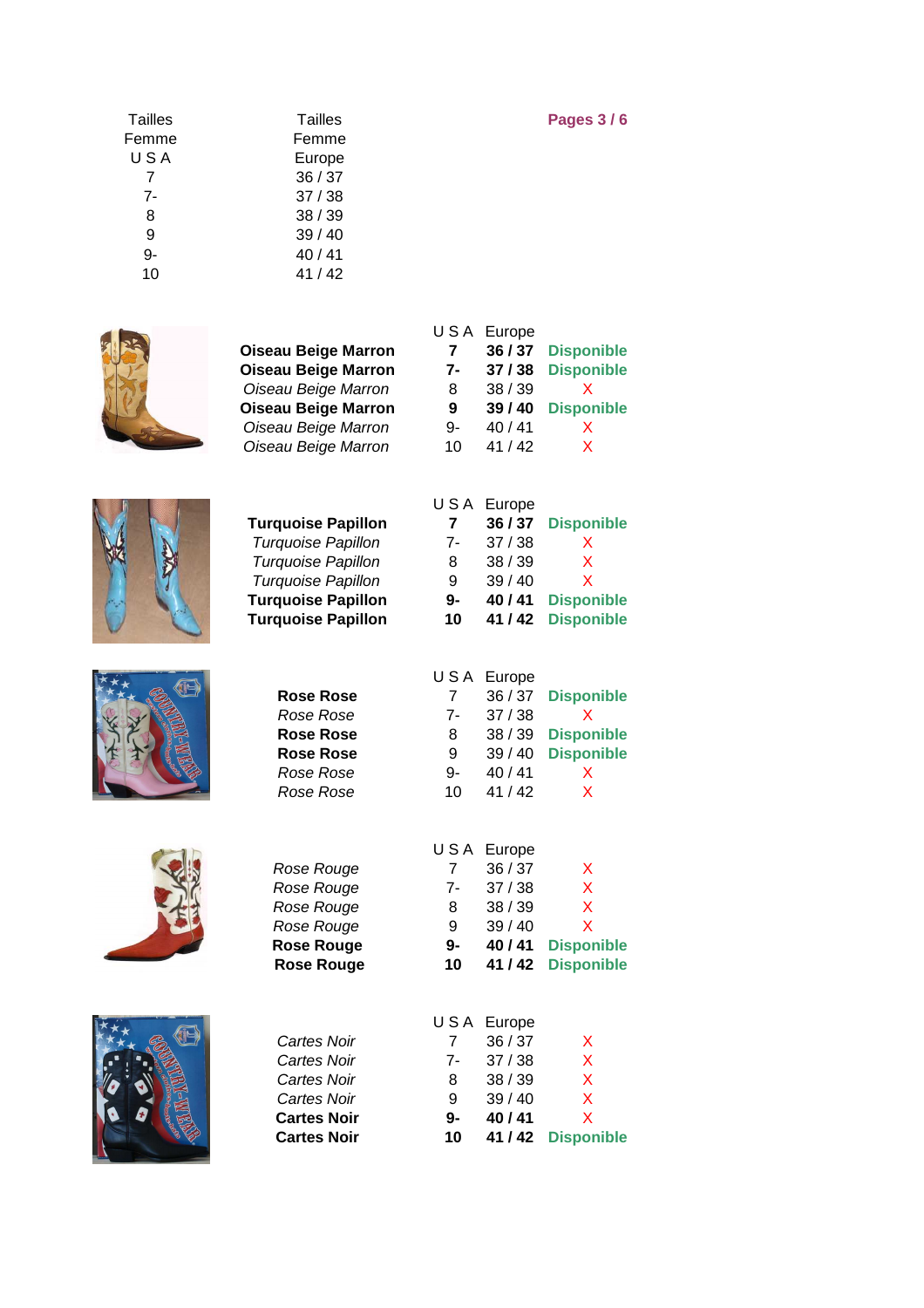| <b>Tailles Hommes</b> | <b>Tailles Hommes</b> | Pages 4/6 |
|-----------------------|-----------------------|-----------|
| USA                   | Europe                |           |
| 6                     | 39/40                 |           |
| 7                     | 40/41                 |           |
| 7-                    | 41 / 42               |           |
| 8                     | 42/43                 |           |
| 9                     | 43 / 44               |           |
| 9-                    | 44 / 45               |           |
| 10                    | 45 / 46               |           |
| 11                    | 46 / 47               |           |
| $11 -$                | 47/48                 |           |



| Reference             | USA   | Europe  |                   |
|-----------------------|-------|---------|-------------------|
| Jefferson Pointu Noir | 6     | 39/40   | <b>Disponible</b> |
| Jefferson Pointu Noir | 7     | 40/41   | <b>Disponible</b> |
| Jefferson Pointu Noir | $7-$  | 41 / 42 | <b>Disponible</b> |
| Jefferson Pointu Noir | 8     | 42/43   | <b>Disponible</b> |
| Jefferson Pointu Noir | 9     | 43 / 44 | <b>Disponible</b> |
| Jefferson Pointu Noir | 9-    | 44 / 45 | <b>Disponible</b> |
| Jefferson Pointu Noir | 10    | 45 / 46 | <b>Disponible</b> |
| Jefferson Pointu Noir | 11    | 46 / 47 | <b>Disponible</b> |
| Jefferson Pointu Noir | $11-$ | 47/48   |                   |
|                       |       |         |                   |



| Reference                     |        | USA Europe |              |
|-------------------------------|--------|------------|--------------|
| <b>Jefferson Pointu Choco</b> | 5.56   | 39/40      | <b>Dispo</b> |
| Jefferson Pointu Choco        | 7      | 40/41      | X            |
| <b>Jefferson Pointu Choco</b> | $7-$   | 41 / 42    | <b>Dispo</b> |
| <b>Jefferson Pointu Choco</b> | 8      | 42/43      | <b>Dispo</b> |
| <b>Jefferson Pointu Choco</b> | 9      | 43 / 44    | <b>Dispo</b> |
| <b>Jefferson Pointu Choco</b> | 9-     | 44 / 45    | <b>Dispo</b> |
| <b>Jefferson Pointu Choco</b> | 10     | 45 / 46    | <b>Dispo</b> |
| <b>Jefferson Pointu Choco</b> | 11     | 46 / 47    | <b>Dispo</b> |
| <b>Jefferson Pointu Choco</b> | $11 -$ | 47 / 48    | <b>Dispo</b> |
|                               |        |            |              |

| Reference                     |        | USA Europe |                   |
|-------------------------------|--------|------------|-------------------|
| <b>Jefferson Pointu Choco</b> | 5.56   | 39/40      | <b>Disponible</b> |
| Jefferson Pointu Choco        |        | 40/41      | x                 |
| <b>Jefferson Pointu Choco</b> | 7-     | 41 / 42    | <b>Disponible</b> |
| <b>Jefferson Pointu Choco</b> | 8      | 42/43      | <b>Disponible</b> |
| <b>Jefferson Pointu Choco</b> | 9      | 43 / 44    | <b>Disponible</b> |
| <b>Jefferson Pointu Choco</b> | 9-     | 44 / 45    | <b>Disponible</b> |
| <b>Jefferson Pointu Choco</b> | 10     | 45 / 46    | <b>Disponible</b> |
| <b>Jefferson Pointu Choco</b> | 11     | 46 / 47    | <b>Disponible</b> |
| <b>Jefferson Pointu Choco</b> | $11 -$ | 47/48      | <b>Disponible</b> |

x



Reference L Jefferson Oval Noir **Jefferson Oval Noir Jefferson Oval Noir** Jefferson Oval Noir **Jefferson Oval Noir Jefferson Oval Noir** Jefferson Oval Noir Jefferson Oval Noir Jefferson Oval Noir 11.5 47 / 48 X

| J S A          | Europe  |                   |
|----------------|---------|-------------------|
| 6              | 39 / 40 | x                 |
| $\overline{7}$ | 40/41   | <b>Disponible</b> |
| 7.5            | 41 / 42 | <b>Disponible</b> |
| 8              | 42/43   | x                 |
| 9              | 43/44   | <b>Disponible</b> |
| 9.5            | 44 / 45 | <b>Disponible</b> |
| 10             | 45/46   | x                 |
| 11             | 46 / 47 | x                 |
| 11 K           | 17/18   | Y                 |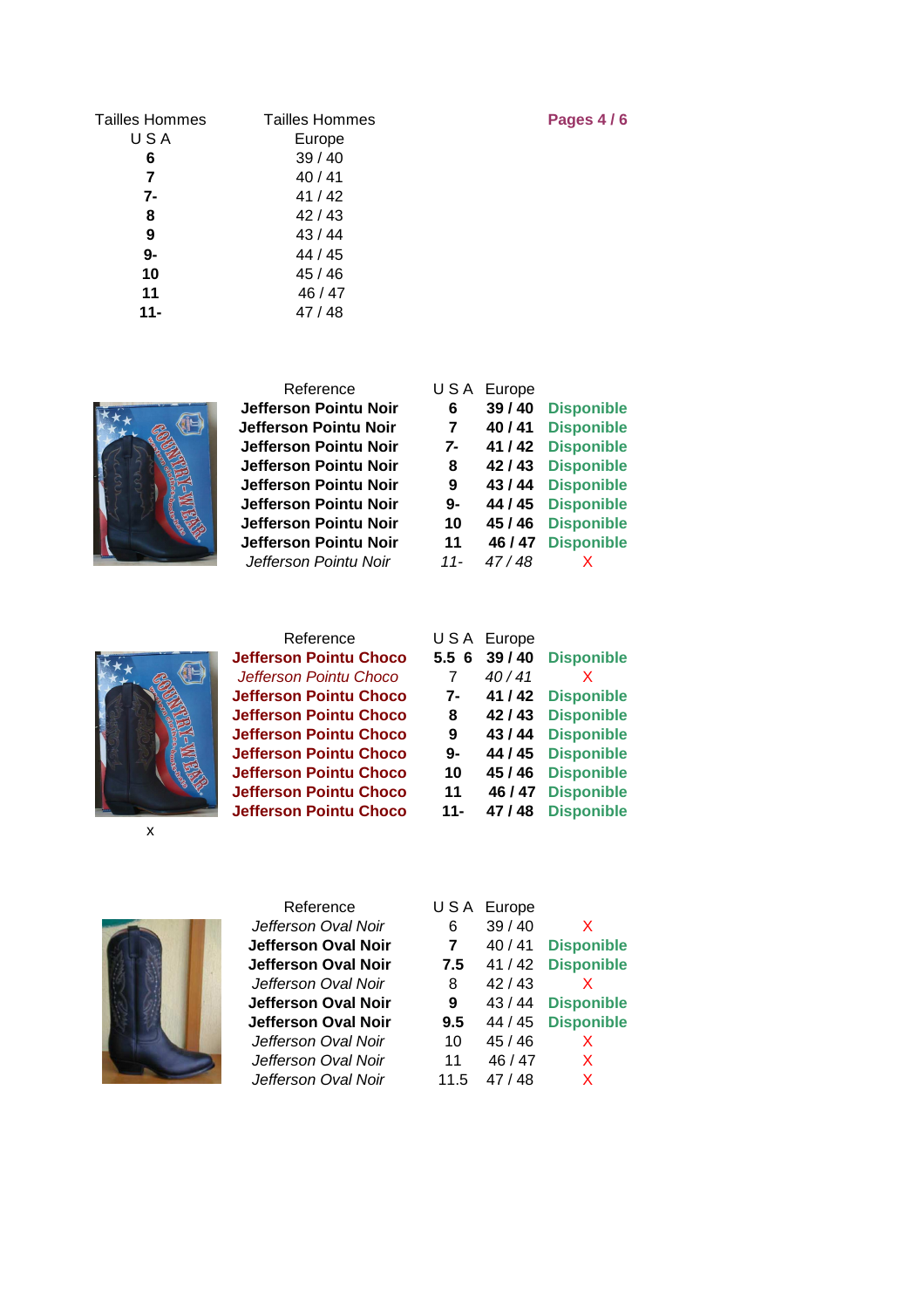

Reference L **Jefferson Oval Choco Jefferson Oval Choco Jefferson Oval Choco Jefferson Oval Choco** Jefferson Oval Choco **Jefferson Oval Choco Jefferson Oval Choco** Jefferson Oval Choco Jefferson Oval Choco

| USA  | Europe  | <b>Pages 5/6</b>  |  |  |
|------|---------|-------------------|--|--|
| 6    | 39 / 40 | <b>Disponible</b> |  |  |
| 7    | 40/41   | <b>Disponible</b> |  |  |
| 7.5  | 41/42   | <b>Disponible</b> |  |  |
| 8    | 42/43   | <b>Disponible</b> |  |  |
| 9    | 43/44   | x                 |  |  |
| 9.5  | 44 / 45 | <b>Disponible</b> |  |  |
| 10   | 45 / 46 | <b>Disponible</b> |  |  |
| 11   | 46 / 47 | х                 |  |  |
| 11.5 | 47 / 48 | х                 |  |  |



x



| Vachette Gold Croco        | 6    | 39/40   | <b>Disponible</b> |
|----------------------------|------|---------|-------------------|
| Vachette Gold Croco        | 7    | 40/41   | x                 |
| Vachette Gold Croco        | 7.5  | 41/42   | x                 |
| Vachette Gold Croco        | 8    | 42/43   | X                 |
| Vachette Gold Croco        | 9    | 43/44   | X                 |
| Vachette Gold Croco        | 9.5  | 44 / 45 | X                 |
| Vachette Gold Croco        | 10   | 45/46   | X                 |
| <b>Vachette Gold Croco</b> | 11   | 46 / 47 | <b>Disponible</b> |
| <b>Vachette Gold Croco</b> | 11.5 | 47/48   | <b>Disponible</b> |
|                            |      |         |                   |
|                            |      |         |                   |
|                            |      |         |                   |

Reference USA Europe

| 6    | 39/40   | X                 |
|------|---------|-------------------|
| 7    | 40/41   | <b>Disponible</b> |
| 7.5  | 41/42   | x                 |
| 8    | 42/43   | <b>Disponible</b> |
| 9    | 43/44   | x                 |
| 9.5  | 44 / 45 | X                 |
| 10   | 45/46   | X                 |
| 11   | 46 / 47 | X                 |
| 11.5 | 47/48   | X                 |
|      |         | USA Europe        |